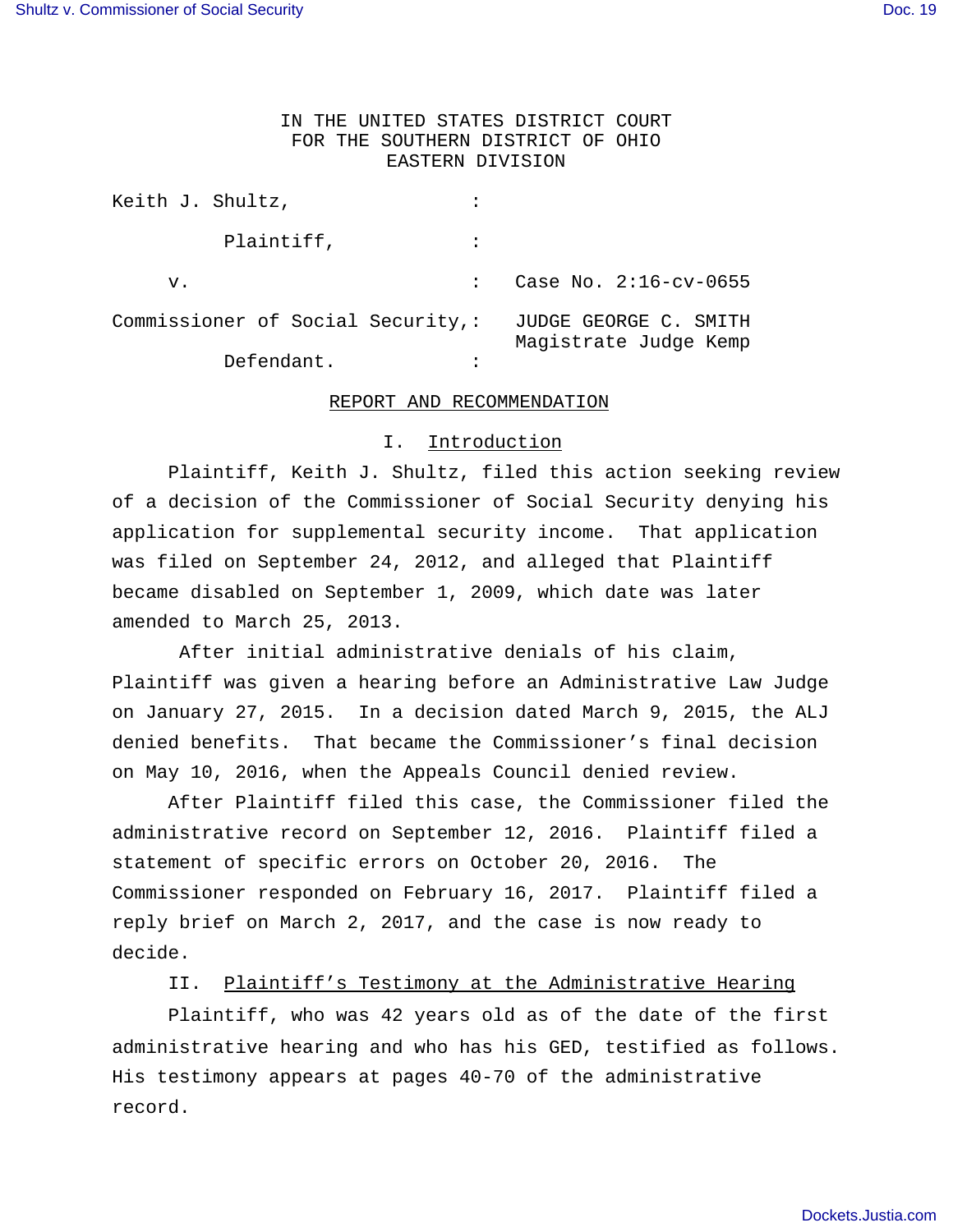Plaintiff began by discussing his work history. He had not worked since March, 2013, but was hired as a cook at a family restaurant in 2012, a job that lasted for only eight hours. Before that, he had not worked since 2008 when he spent several weeks doing inventory at Wal-Mart stores. He worked in a carpet warehouse before that as well as in a paper factory, where he operated a large machine that rolled paper for steel factories. He had some other machine operator jobs as well and also had loaded and unloaded trucks.

Next, Plaintiff testified about his various impairments. He had problems with his right shoulder, which he attributed to the surgeon's having cut a nerve during surgery which took place in 2013. He could no longer lift anything heavier than a bottle of water and could not reach overhead or behind himself. His hand was always cold and his fingers went numb. On his left hand, he was missing the pointer finger, which affected his grip. He had pain in his low back as well. He had undergone two rounds of physical therapy but it did not help. On a daily basis, Plaintiff would lie in a chair with a pillow under his shoulder to ease the pain.

Plaintiff also testified that he was receiving mental health counseling. He was getting medication as well. He had trouble making decisions and he had mood swings several times per week. He had trouble sleeping at night due to pain. He did not drive and did not get along well with people. He was not able to do household chores. His days consisted of lying on a couch and watching movies, although he had difficulty following the storyline. He did not believe he could do even a sedentary job because of the pain in his shoulder, and he could sit for only 45 minutes at a time and stand about the same. He could walk 100 yards before getting short of breath.

-2-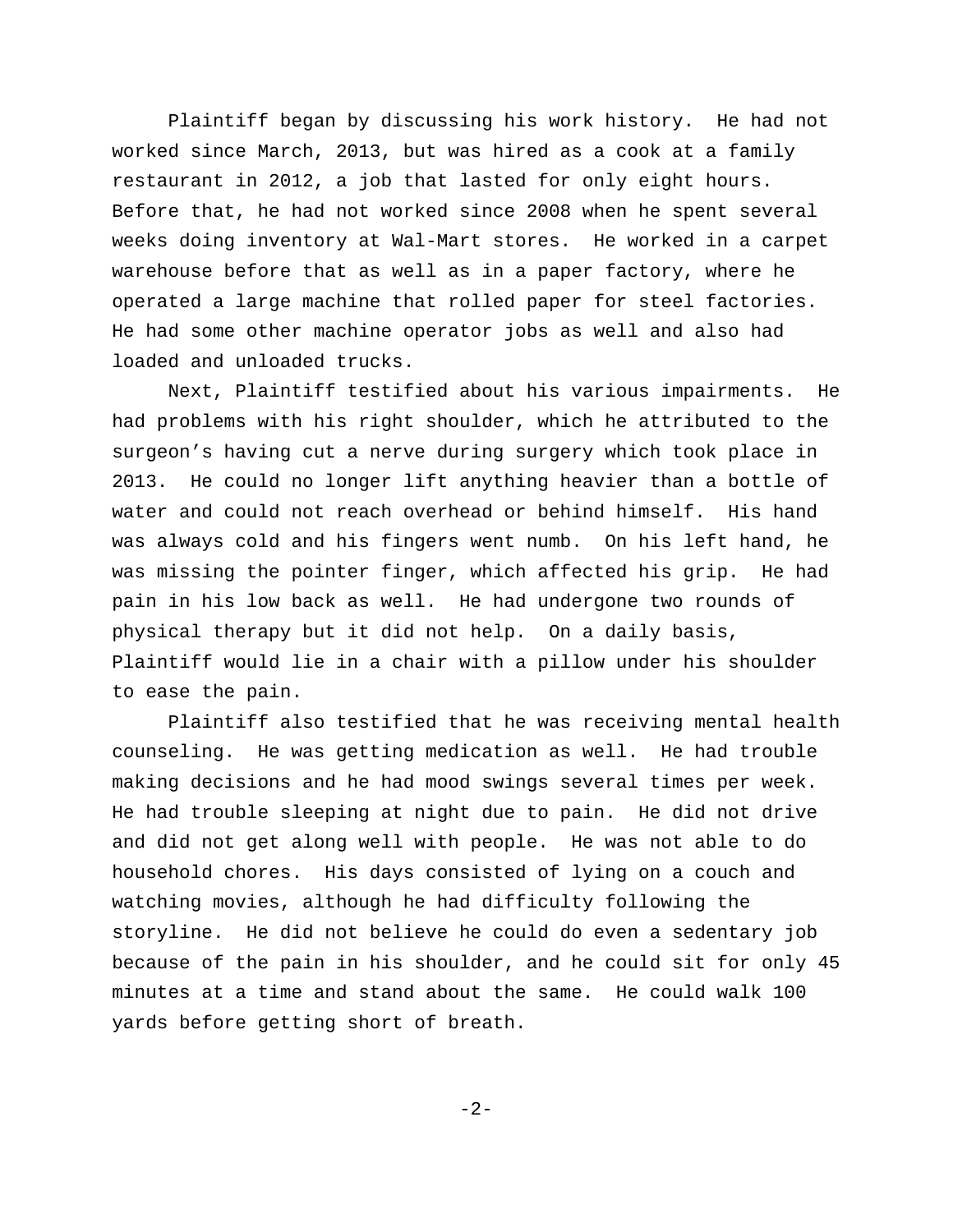#### III. The Medical Records

The pertinent medical records are found beginning at page 365 of the record. They can be summarized as follows. The Court will focus primarily on records relating to Plaintiff's condition at or after the time of his alleged onset of disability, which is March 25, 2013.

Without going into detail, there are records showing that well prior to that date, Plaintiff was hospitalized twice for psychiatric symptoms and was diagnosed with bipolar disorder; that he was treated for COPD and back pain; and that he had undergone surgery on his right shoulder but continued to complain of pain in that joint. He was also seen by Meredith Finsley, a psychological assistant, for an assessment for Belmont County Job and Family Services, who concluded that his general cognitive ability was in the borderline range and that testing showed a severe level of depression and anxiety. His GAF as of the date of that assessment (August 10, 2011) was rated at 40. (Tr. 365- 464).

On December 20, 2012, Dr. Padamadan performed a consultative physical examination. Plaintiff had been taking Percocet for five years for pain management and said no other medication relieved his back pain. He reported having rotator cuff surgery at age 15 and having problems with his shoulder. However, the range of motion of that shoulder was normal. His back examination was also normal. Dr. Padamadan concluded that Plaintiff's upper extremity functions were intact and that he could sit, stand, walk, and lift and carry up to fifty pounds. (Tr. 545-47).

On January 10, 2013, Plaintiff was evaluated by David Bousquet, a psychologist. At that time, he was taking both Depakote and Seroquel. He said he had been receiving mental health treatment since age 14. Plaintiff reported low energy and

 $-3-$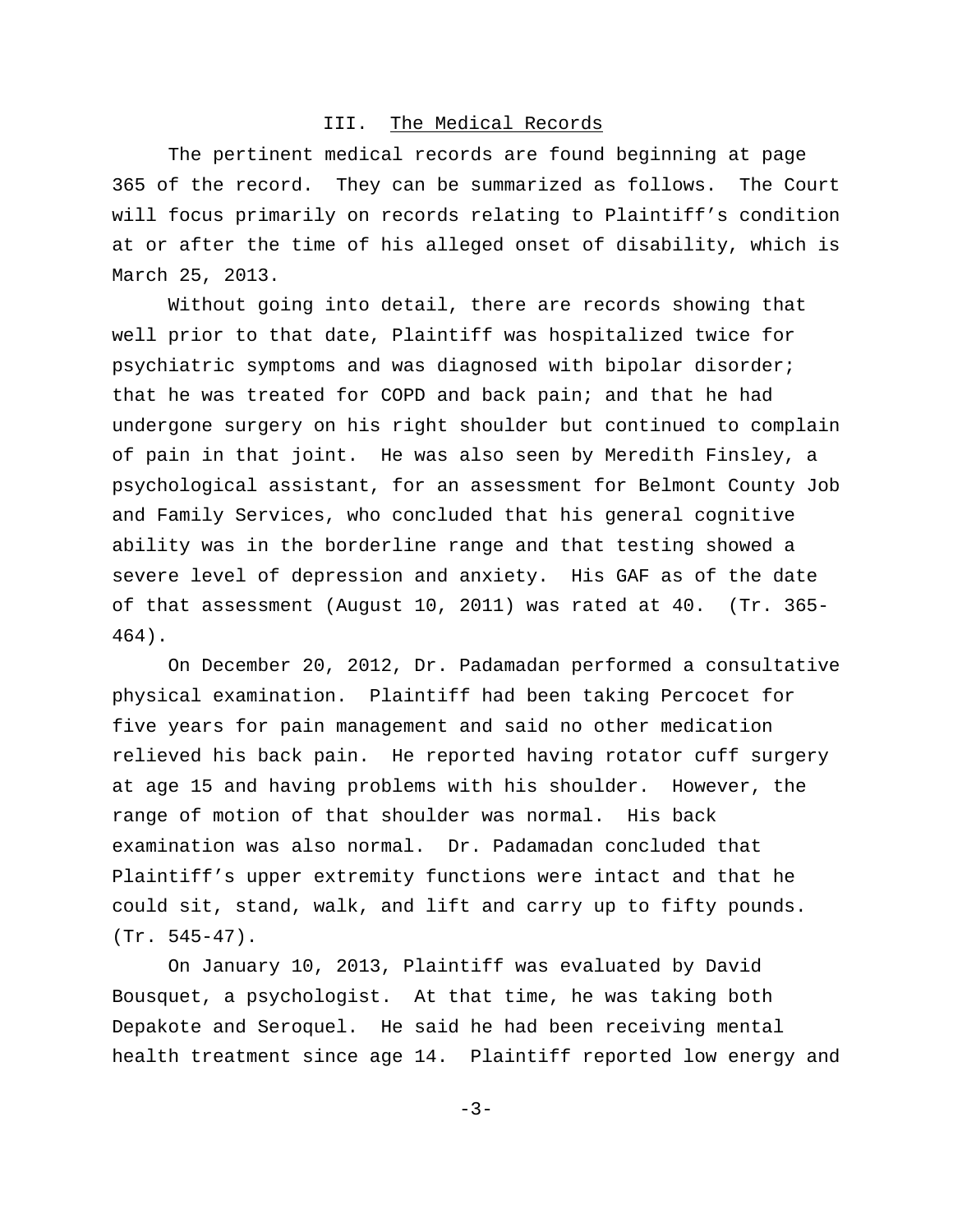motivation as well as being very moody and anxious. Mr. Bousquet observed that Plaintiff's affect was at times depressed and at times anxious. He was also easily distracted. The diagnoses included bipolar disorder and a prior substance abuse history. Mr. Bousquet rated Plaintiff's GAF at 50 and believed Plaintiff could process information similar to individuals with average intellectual functioning; would have difficulty maintaining attention, concentration, persistence, and pace; would have difficulties conforming to social expectations in a work setting; and would have difficulty responding to work stress. (Tr. 558- 65).

Plaintiff underwent surgery on his right shoulder on March 25, 2013. (Tr. 595). Post-surgical studies showed no abnormalities. However, Plaintiff continued to report pain in the shoulder joint, and he was referred to a pain clinic. He had pain with his physical therapy and was given some SI joint injections. He also continued with psychiatric medication management. In July, 2014, he reported that his pain medications were working and that the injections had also caused some improvement, although his back pain had started to return. (Tr. 835-36).

The records were also reviewed by state agency physicians and psychologists. On December 30, 2012, Dr. Delphia concluded that Plaintiff could do a range of medium work with some environmental limitations. (Tr. 100-02). The subsequent reviewer, Dr. Prosperi, said that Plaintiff could do light work with both environmental and postural restrictions, including only occasional overhead reaching with the right arm. (Tr. 116-118). The first reviewing psychologist, Dr. Rivera, thought that Plaintiff could do work where job duties were static and changes could be easily explained, that he could have only limited, superficial contact with others, and that he could perform

 $-4-$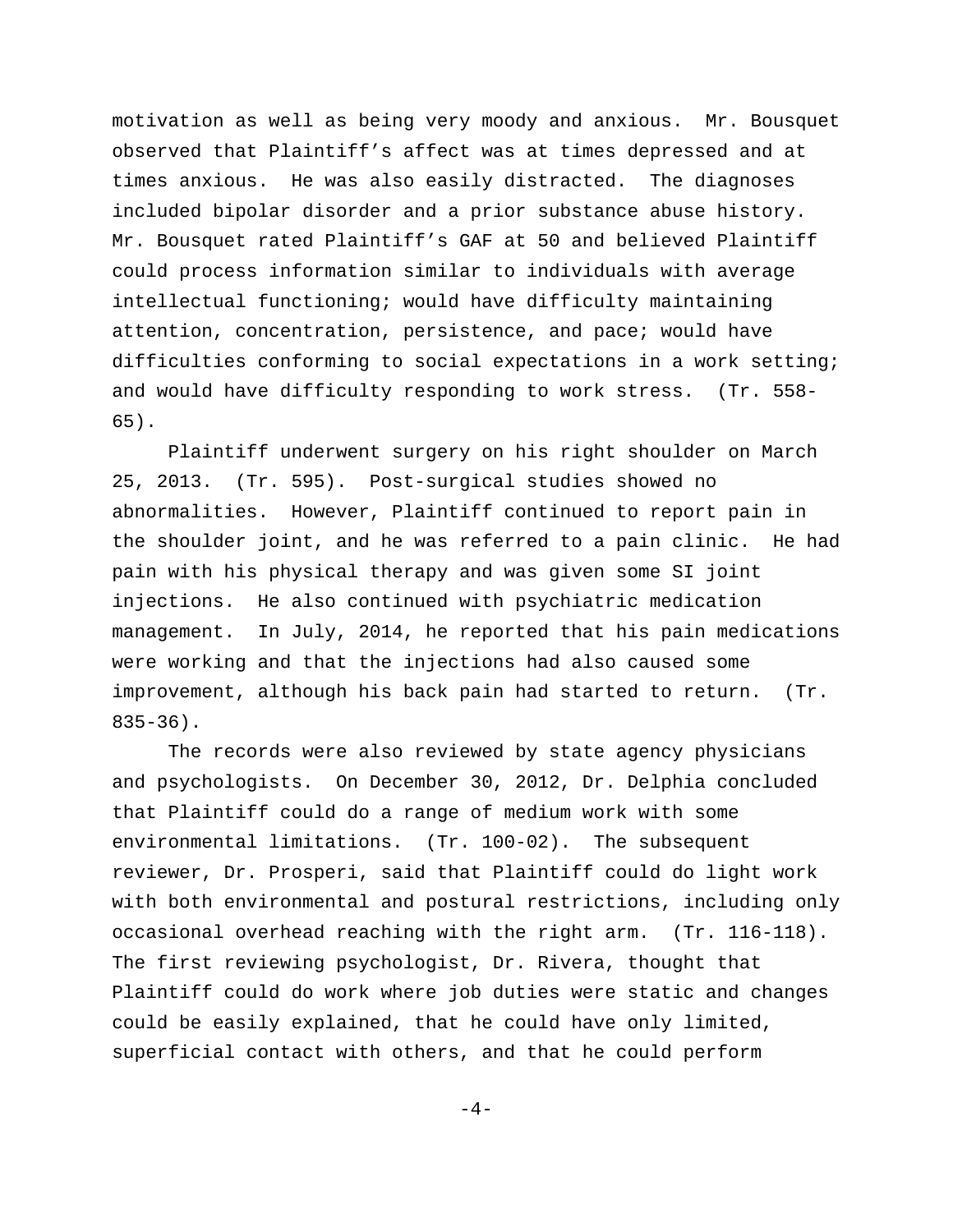repetitive 3-4 step tasks where a supervisor or co-worker was available occasionally to explain or redirect his effort. (Tr. 102-03). Dr. Voyten concurred with this evaluation. (Tr. 118- 20).

# IV. The Vocational Evidence

Dr. Larry Ostrowski was called to testify as a vocational expert at the administrative hearing. His testimony begins at page 70 of the administrative record.

Dr. Ostrowski first testified about Plaintiff's past work. He said that Plaintiff's jobs included industrial truck operator, slitting machine operator, braiding machine operator, and machine packager. Those jobs ranged from unskilled to skilled and were done at either the light or medium exertional levels.

Dr. Ostrowski was next asked questions about a hypothetical person with Plaintiff's age, education, and experience who could work at the light exertional level. The person would be unable to reach overhead or lift with the right arm and could rarely reach with that arm in any direction. Additionally, the person could not crawl or climb ladders, ropes, or scaffolds, and could only occasionally stoop. The person also could not tolerate concentrated exposure to vibration and respiratory irritants and could not be exposed to hazards such as dangerous moving machinery or unprotected heights. Lastly, the person could do only simple, routine tasks performed in a low stress setting defined as requiring no assembly line work, no fast-paced production requirements, no more than occasional changes in the work routine or work setting, little independent decision-making or goal setting, and with no contact with the public and only occasional interaction with supervisors and coworkers. Dr. Ostrowski testified that such a person could not do Plaintiff's past work. However, that person could be employed as an office helper, marker, and mail clerk at the light exertional level, and

 $-5-$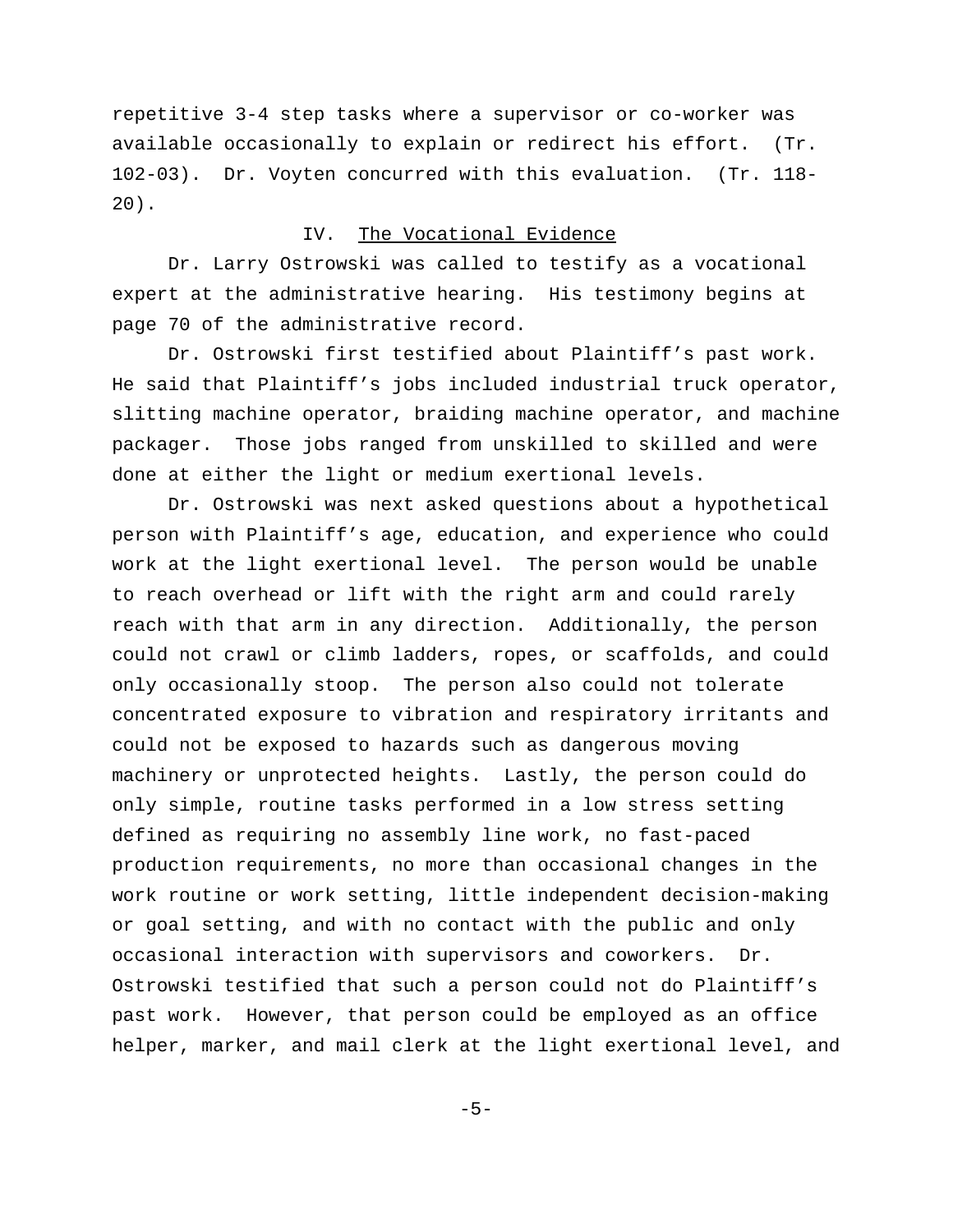as a surveillance system monitor, document preparer, and table worker at the sedentary exertional level.

Dr. Ostrowski was also asked how much tolerance there was for being off task. He said that an individual can be off task for up to ten percent of the workday. Also, an individual could be late for or miss work up to twice a month before facing consequences.

After the hearing, Plaintiff submitted a report from a different vocational expert, Dr. Mona Robinson. Dr. Robinson concluded that none of the jobs identified by Dr. Ostrowski, or any other light jobs, would be available to someone who had the restrictions posed in the first hypothetical question, because all such jobs require reaching with the right arm more than ten percent of the workday. The same was true of the sedentary jobs identified, except that the surveillance system monitor job could not be done without contact with the public, so that requirement, rather than a reaching requirement, eliminated that job. (Tr. 850-51).

#### V. The Administrative Law Judge's Decision

The Administrative Law Judge's decision appears at pages 14- 24 of the administrative record. The important findings in that decision are as follows.

The Administrative Law Judge found, first, that Plaintiff had not engaged in substantial gainful activity since his alleged amended onset date. Going to the next step of the sequential evaluation process, the ALJ concluded that Plaintiff had severe physical impairments including degenerative joint disease of the right shoulder with chronic rotator cuff tendinopathy and instability, status post Bankart fixation surgery, degenerative disc disease of the lumbar spine at L5-S1, chronic obstructive pulmonary disease, mild right carpal tunnel syndrome, and bipolar disorder. The ALJ also found that these impairments did not, at

-6-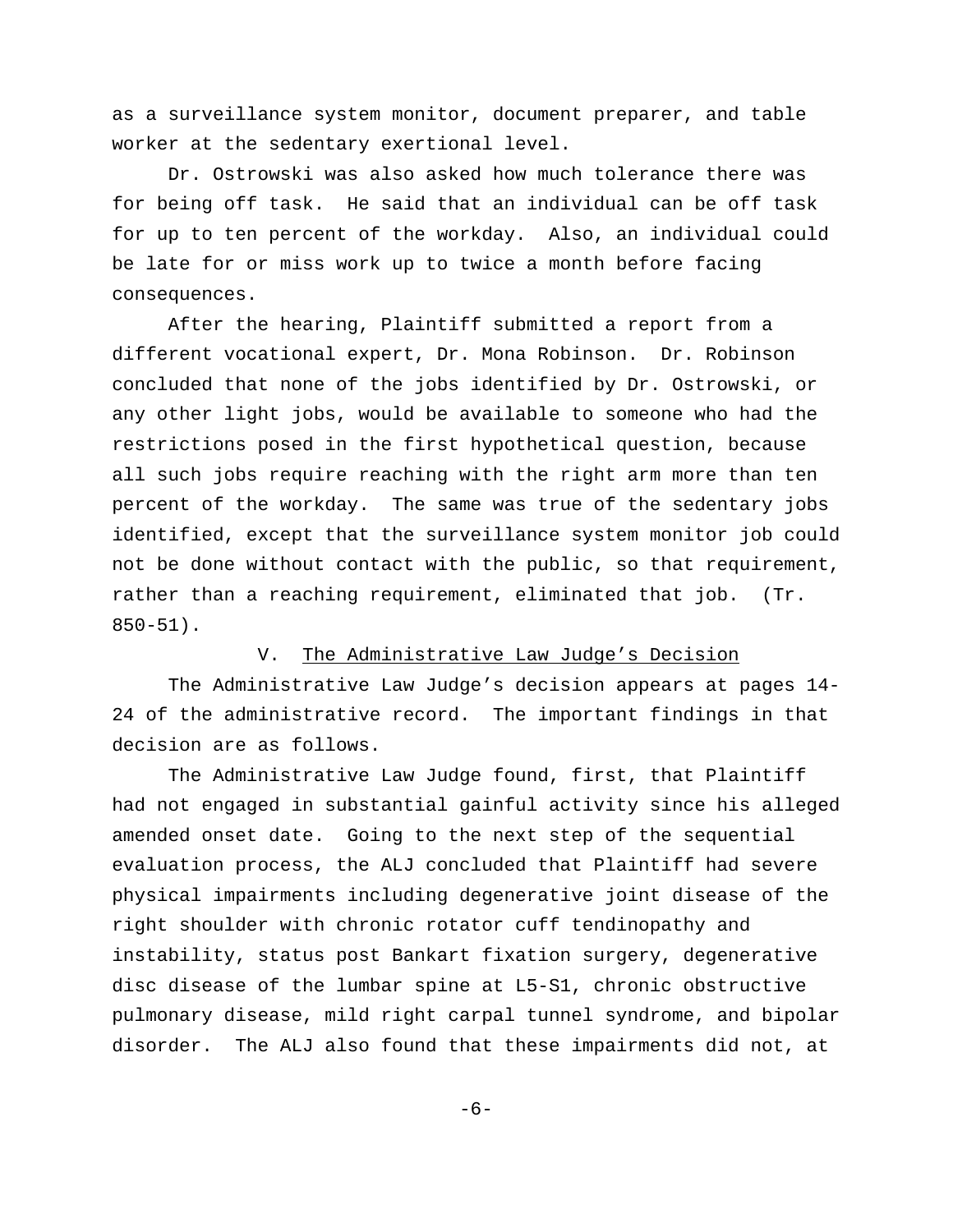any time, meet or equal the requirements of any section of the Listing of Impairments (20 C.F.R. Part 404, Subpart P, Appendix 1).

Moving to the next step of the sequential evaluation process, the ALJ found that Plaintiff could work at the light exertional level. However, he was not able to reach overhead or lift with his right arm and could rarely reach with that arm in any direction. Also, he could not crawl or climb ladders, ropes, or scaffolds, could only occasionally stoop, could not tolerate concentrated exposure to vibration and respiratory irritants, and could not be exposed to hazards such as dangerous moving machinery or unprotected heights. Finally, he could perform only simple, routine tasks performed in a low stress setting defined as requiring no assembly line work, no fast-paced production requirements, no more than occasional changes in the work routine or work setting, little independent decision-making or goal setting, and with no contact with the public and only occasional interaction with supervisors and coworkers. That being so, the ALJ concluded that Plaintiff could not perform his past relevant work. However, relying on the vocational testimony, the ALJ found that Plaintiff could do certain light unskilled jobs including office helper, marker, and mail clerk, and that such jobs existed in significant numbers in the regional economy and the national economy. That finding is inconsistent with a determination of disability. Consequently, the ALJ decided that Plaintiff was not entitled to benefits.

# VI. Plaintiff's Statement of Specific Errors

In his statement of errors, Plaintiff raises these issues: (1) the ALJ did not properly account for all of Plaintiff's mental and physical limitations when determining his residual functional capacity; (2) the ALJ's evaluation of the opinion evidence was internally inconsistent and precludes meaningful

-7-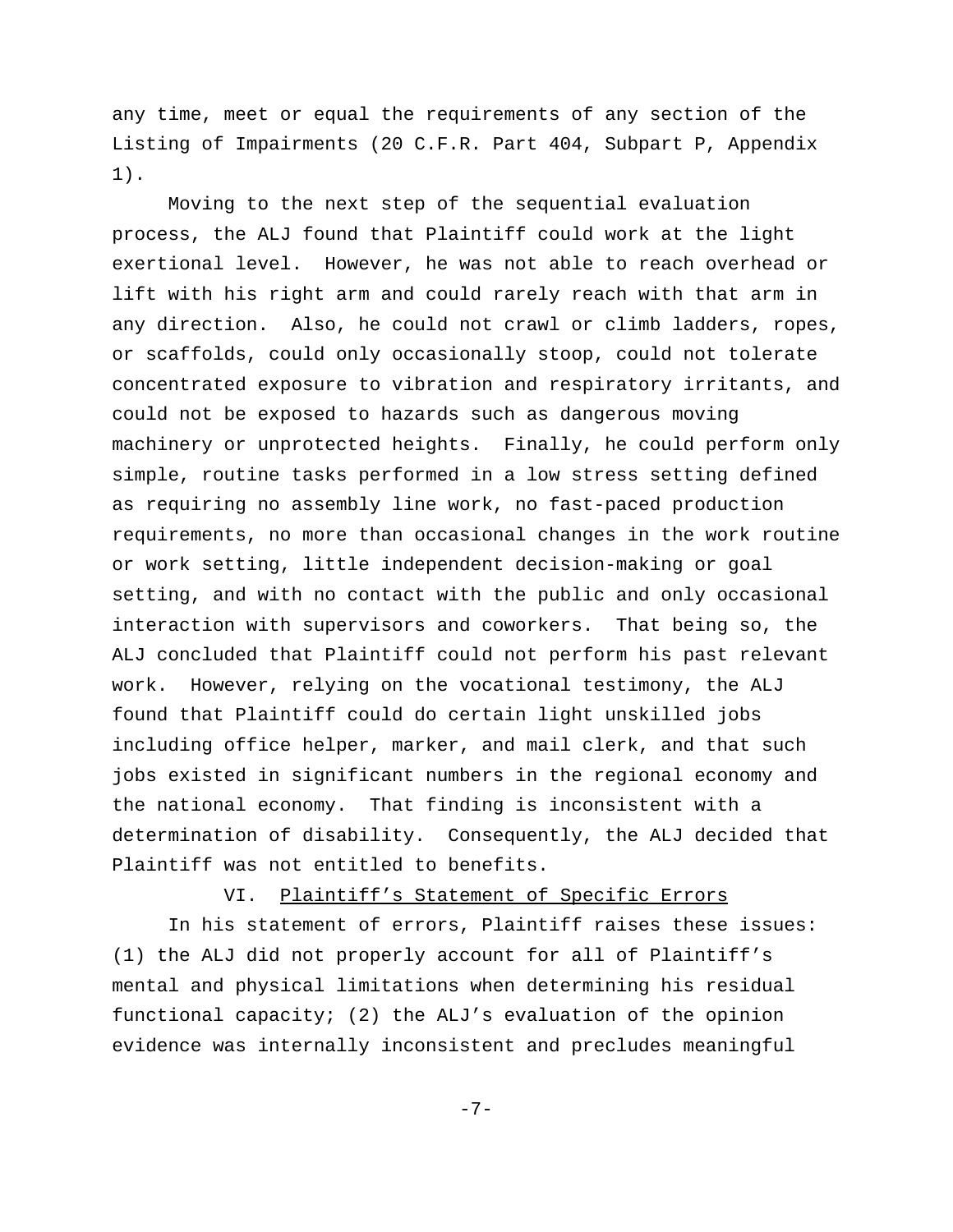review; and (3) the ALJ improperly relied on the inconsistent and unreliable testimony of the vocational expert. These issues are evaluated under the following legal standard.

Standard of Review. Under the provisions of 42 U.S.C. Section  $405(g)$ , "[t]he findings of the Secretary [now the Commissioner] as to any fact, if supported by substantial evidence, shall be conclusive. . . ." Substantial evidence is "'such relevant evidence as a reasonable mind might accept as adequate to support a conclusion'" Richardson v. Perales, 402 U.S. 389, 401 (1971) (quoting Consolidated Edison Company v. NLRB, 305 U.S. 197, 229 (1938)). It is "'more than a mere scintilla.'" Id. LeMaster v. Weinberger, 533 F.2d 337, 339 (6th Cir. 1976). The Commissioner's findings of fact must be based upon the record as a whole. Harris v. Heckler, 756 F.2d 431, 435 (6th Cir. 1985); Houston v. Secretary, 736 F.2d 365, 366 (6th Cir. 1984); Fraley v. Secretary, 733 F.2d 437, 439-440 (6th Cir. 1984). In determining whether the Commissioner's decision is supported by substantial evidence, the Court must "'take into account whatever in the record fairly detracts from its weight.'" Beavers v. Secretary of Health, Education and Welfare, 577 F.2d 383, 387 (6th Cir. 1978) (quoting Universal Camera Corp. v. NLRB, 340 U.S. 474, 488 (1951)); Mages v. Secretary of Health and Human Services, 755 F.2d 495, 497 (6th Cir. 1985). Even if this Court would reach contrary conclusions of fact, the Commissioner's decision must be affirmed so long as that determination is supported by substantial evidence. Kinsella v. Schweiker, 708 F.2d 1058, 1059 (6th Cir. 1983).

#### A. Residual Functional Capacity

Plaintiff's first statement of error takes issue with the ALJ's decision both to give great weight to the opinions of the state agency physicians and psychologists while, at the same time, both declining to adopt their opinions in full and failing

-8-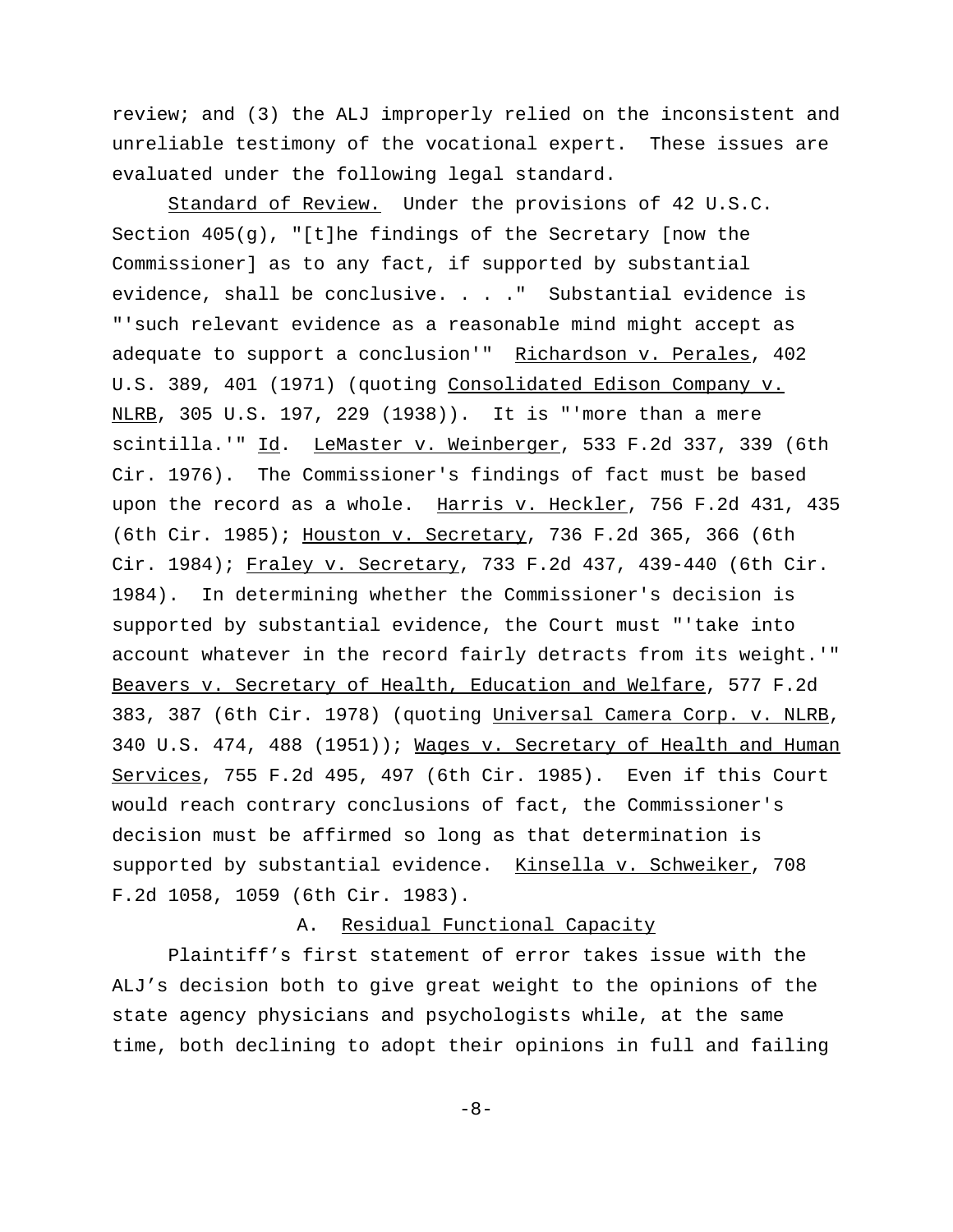to explain why certain limitations found in those opinions were omitted from the ALJ's residual functional capacity finding. As examples, he notes that both psychologists said that Plaintiff would need occasional redirection and explanation of tasks from a coworker or supervisor, and that any changes in the work setting would have to be easily explained. The RFC does not mention either limitation. The same is true for a physical restriction on pushing and pulling with the right arm, a limitation found in Dr. Prosperi's opinion but, again, not included in the RFC finding. Plaintiff also points out that both psychological reviewers limited him to superficial interactions with others, but the ALJ changed that limitation to "occasional" and excluded the public from that limitation, again without explanation. Without those explanations, he asserts that the Court needs to remand the case in order to insure both that the ALJ was actually aware of the details of the reviewers' opinions and that she had a substantial basis for disregarding them.

The Commissioner contends, in turn, that the ALJ's residual functional capacity assessment, even though it does suffer from the deficiencies identified by Plaintiff, "adequately accommodated all Plaintiff's limitations." Memorandum in Opposition, Doc. 17, at 6. For example, the Commissioner argues that restrictions on reaching with the right arm include restrictions on pushing and pulling; that a limitation to simple, routine work encompasses the limitation that changes be easily explainable; and that although occasional contact with others is not the same as superficial contact, none of the jobs which the ALJ found Plaintiff capable of performing involved any significant interactions with supervisors or coworkers.

Plaintiff clearly has the better of this argument. The Commissioner is essentially asking the Court to make a vocational evaluation without any evidence to support it. In a workplace where the basic tasks are simple and routine, are changes to

 $-9-$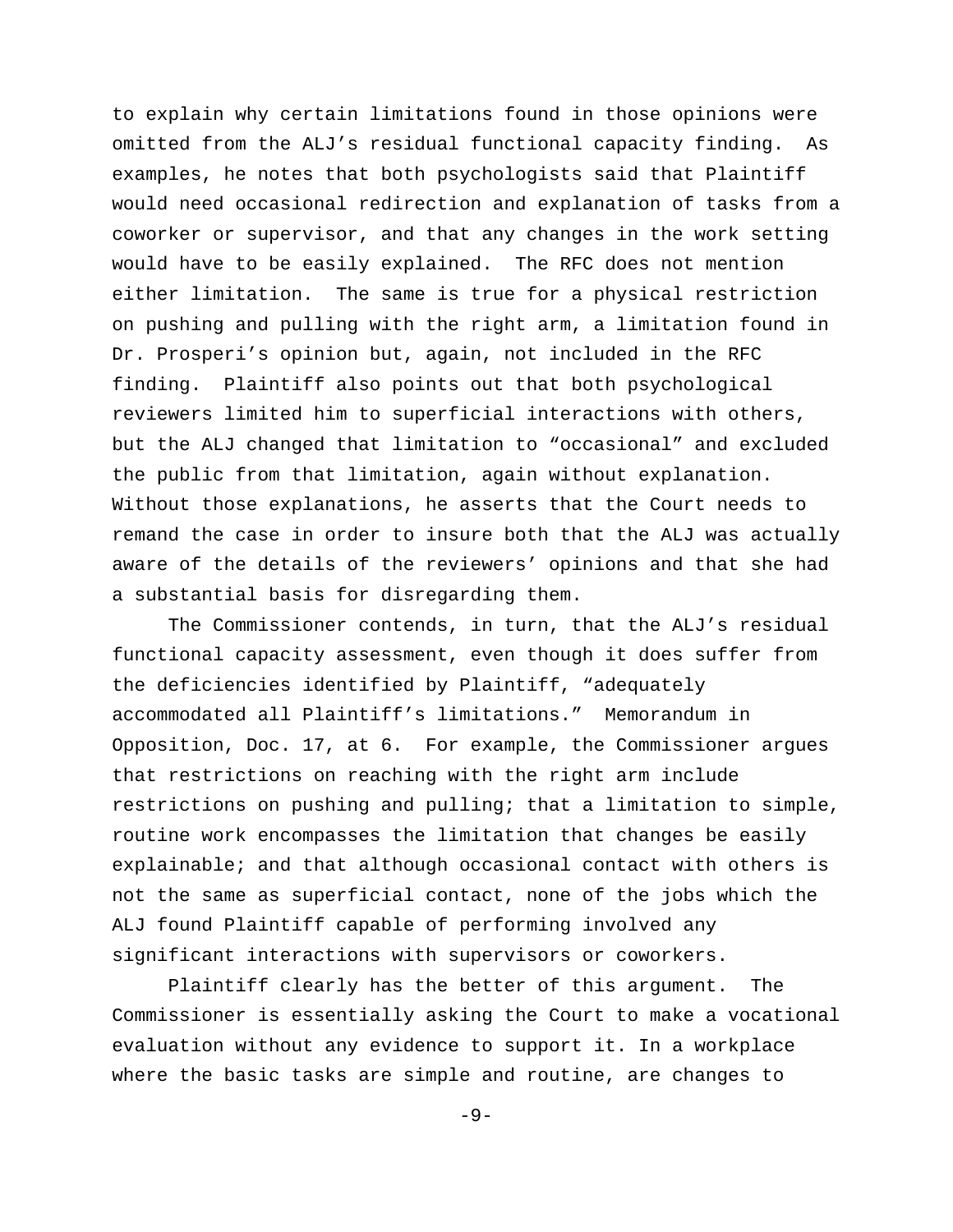those tasks necessarily "easily explainable"? The Court does not know, and the record is silent. Do jobs like the ones identified by Dr. Ostrowski involve only superficial interaction with supervisors and coworkers, or are the occasional interactions with those groups of people more than superficial? Nothing in the record answers this question. Can someone who is limited in using his arm to reach still push or pull with it? If the Court were to attempt to answer these questions, it would not only be speculating as to the correct answer, it "'would propel [our Court] into the domain which Congress has set aside exclusively for the administrative agency,' if [the Court] were to determine the jobs available to [Plaintiff] based upon h[is] limitations." Simpson v. Comm'r of Social Security, 344 Fed.Appx. 181, 192 (6th Cir. Aug. 27, 2009), quoting SEC v. Chenery Corp., 332 U.S. 194, 196 (1947).

Further, this Court has previously held that an ALJ's failure to explain why certain limitations endorsed by a state agency reviewer whose opinion is purportedly adopted by the ALJ are not folded into the RFC finding is an error of law justifying remand. That is particularly true when the ALJ provides no explanation for the omission, a failure which makes it difficult, if not impossible, for the Court to review the ALJ's reasoning process and which may well violate Social Security Ruling 96-6p, which was in effect at the time of the administrative decision. See Bledsoe v. Comm'r of Social Security, 2011 WL 549861 (S.D. Ohio Feb. 8, 2011). Even if the failure is "a simple oversight," see id. at \*5, it is an error, and not a harmless one. Consequently, Plaintiff's first statement of error fully supports an order remanding the case.

## B. Evaluation of Mr. Bousquet's Opinion

In his second statement of error, Plaintiff faults the ALJ's analysis and evaluation of the opinion of Mr. Bousquet, the examining psychologist. The primary thrust of his argument is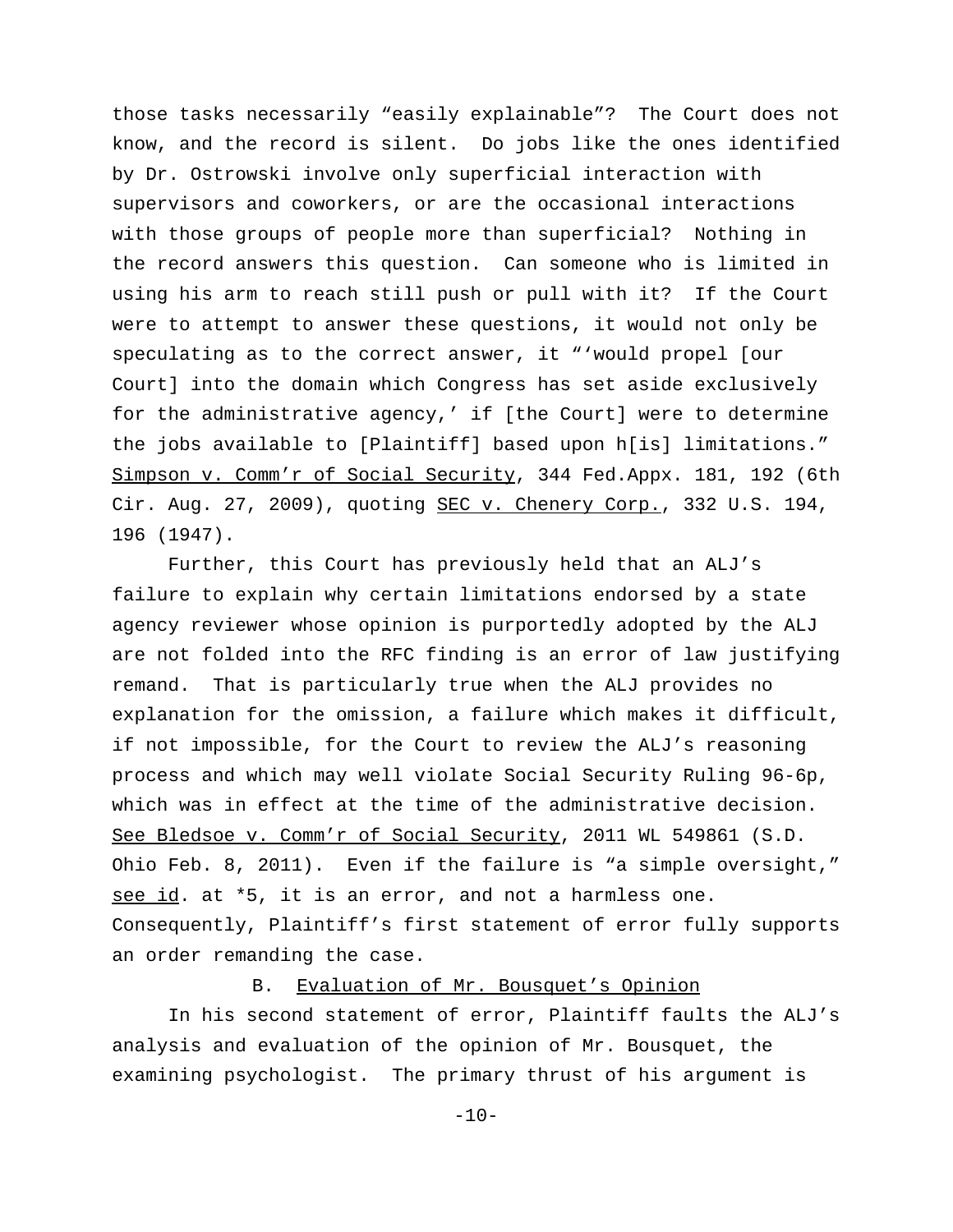that the ALJ gave great weight to the opinions of the reviewing psychologists, who, in turn, gave great weight to Mr. Bousquet's opinion, but the ALJ gave that latter opinion only some weight. In addition to this perceived inconsistency, Plaintiff argues that the ALJ arbitrarily decided to base her evaluation of Plaintiff's mental functional capacity on the higher of the two GAF scores which Mr. Bousquet assigned, when the standard practice is to credit the lower score. The Commissioner counters that the ALJ was well within her discretion to choose to put more weight on the higher score.

Neither of these issues require a remand. The ALJ explained that she gave only some weight to Mr. Bousquet's report because it lacked precision in defining exactly the extent of Plaintiff's mental limitations. That comment is true. While the state agency reviewers gave it additional weight, they also interpreted it to mean that Plaintiff's limitations were the ones they found, and the ALJ was entitled to rely on that interpretation. The distinction here is simply semantic; had the ALJ given great, rather than only some, weight to Mr. Bousquet's report, she still would have been able to rely on the way in which the state agency reviewers construed his findings. The same rationale supports a finding that, to the extent that the GAF score of 50 which Mr. Bousquet assigned to Plaintiff's symptoms (the functional GAF was 55) suggested greater limitations than those found by the state agency psychologists, the ALJ was entitled to make findings in accordance with their opinions. Additionally, the ALJ noted, not unreasonably, that her job was to assess Plaintiff's maximum capabilities, so choosing to place some reliance on the more favorable GAF score was not, on this record, an unreasonable decision. Consequently, the issue raised in the second statement of error should be resolved in the Commissioner's favor.

# C. The Vocational Testimony

Plaintiff's final argument is that the testimony of Dr.

-11-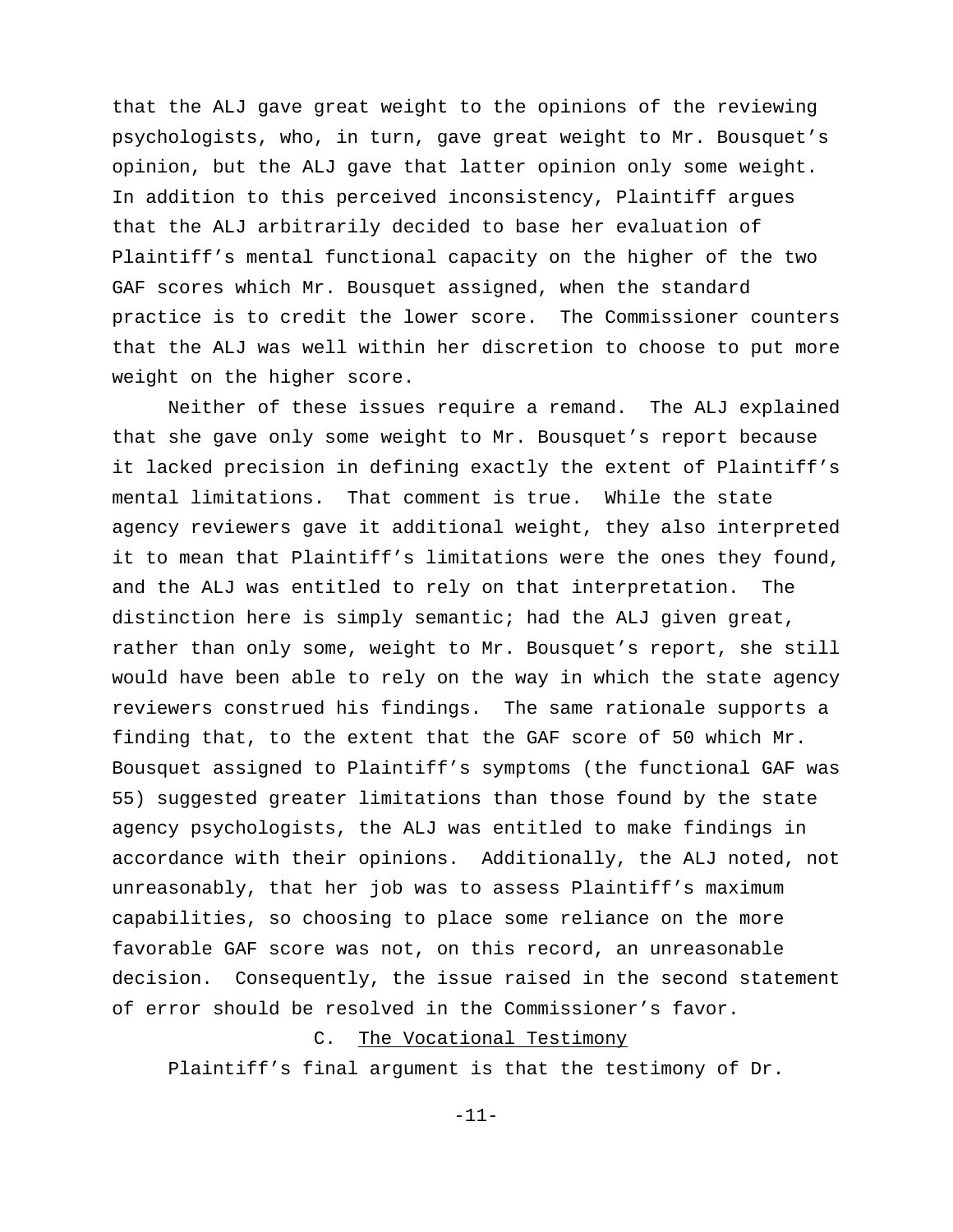Ostrowski, although it supported the ALJ's findings, was unreliable. Plaintiff bases his assertion on the fact that Dr. Ostrowski was asked to assume that Plaintiff was ambidextrous when, in fact, he is right-hand dominant, and that the evidence supports the latter finding. Plaintiff contends that Dr. Ostrowski's testimony might have been different if he did not make this assumption, and that the testimony that the jobs identified could also be performed by a left-hand dominant person with an assist from the right arm or hand is not helpful because Plaintiff is unable to use his right arm or hand for that task. Plaintiff also argues that the ALJ made incorrect assumptions about his ability to do light work and about how he could use his left hand notwithstanding the loss of his index finger, and did not resolve the conflict in the vocational testimony.

On this last point, there was a conflict created when Plaintiff submitted evidence from his own vocational expert. However, the ALJ did explain why she credited Dr. Ostrowski's testimony, stating that Dr. Robinson simply indicated a disagreement with Dr. Ostrowski's conclusions but offered no support for her competing interpretation of the evidence. (Tr. 24). That type of resolution of a conflict in the evidence is well within the ALJ's purview.

As to the other parts of this statement of error, the limitation which the ALJ described on the use of the right arm was for reaching only. Plaintiff testified that he could use his right hand for tasks like buttoning and zippering. Dr. Ostrowski also specifically testified that he took the right arm restrictions into account when determining that Plaintiff could do the jobs he identified (Tr. 78-79). He also clearly testified that all of the jobs could be done with one arm and an assist from the other. (Tr. 80). Since he had been asked to assume the reaching restrictions imposed by the ALJ, Dr. Ostrowski's testimony could reasonably be interpreted as consistent with

-12-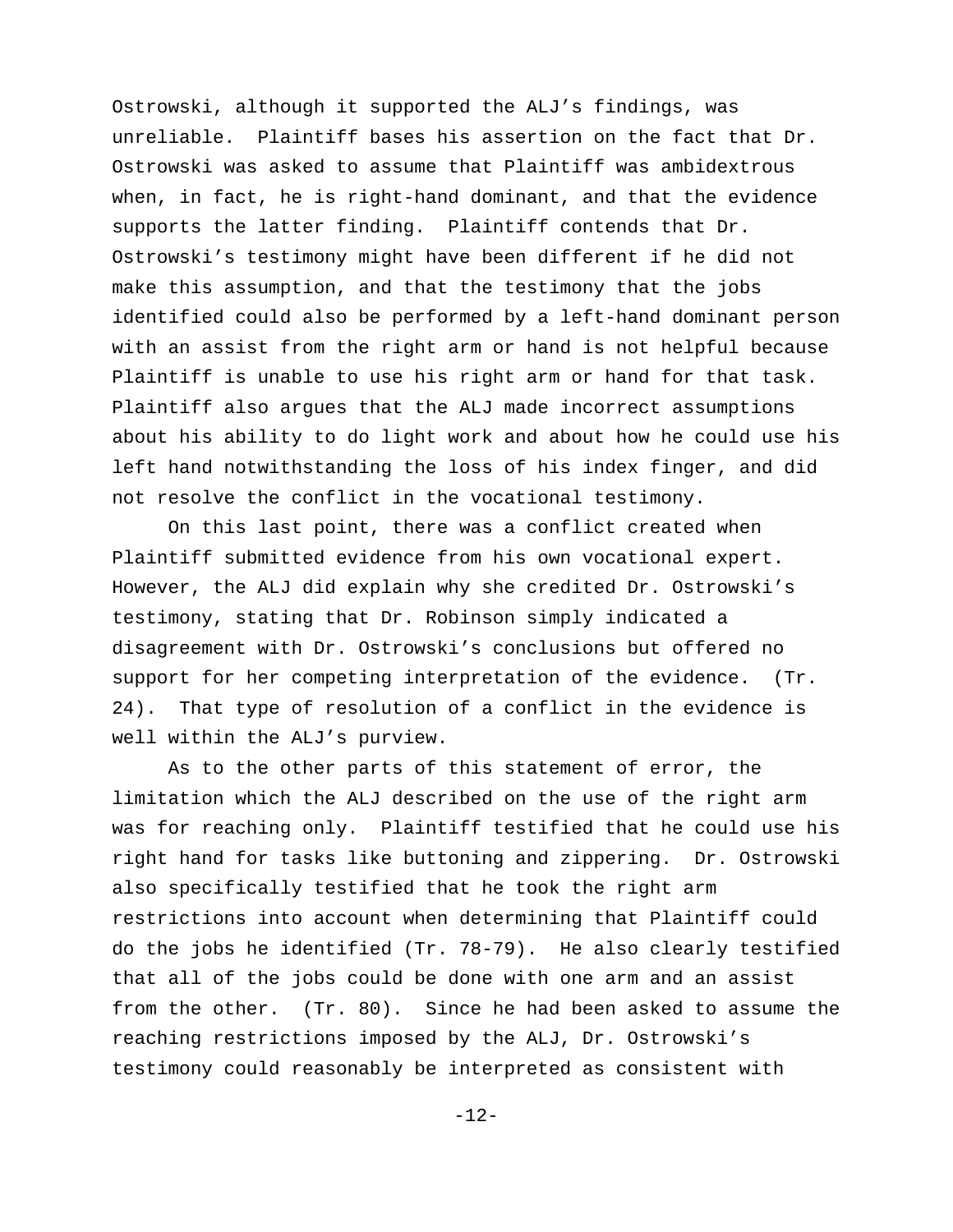those restrictions. The ALJ was therefore entitled to rely on his expertise.

It should be noted, however, that should the case be remanded on the basis of Plaintiff's first statement of error, that will likely require additional vocational evidence. That would also provide the ALJ with an opportunity to clarify the record with respect to the various issues relating to Plaintiff's use of his right arm, even in an "assisting" capacity, and also with respect to how the combination of that restriction and the absence of one finger on his left hand fit into Plaintiff's ability to do any jobs - either the same ones or others - which might also be consistent with the revised residual functional capacity finding to be made on remand. Any issues raised by Dr. Robinson's report, including any issue about whether the job of surveillance system monitor requires interacting with the public, could be resolved in this way.

## VII. Recommended Decision

Based on the above discussion, it is recommended that the Plaintiff's statement of errors be sustained to the extent that this case be remanded to the Commissioner for further proceedings pursuant to 42 U.S.C. § 405(g), sentence four.

## VIII. Procedure on Objections

If any party objects to this Report and Recommendation, that party may, within fourteen (14) days of the date of this Report, file and serve on all parties written objections to those specific proposed findings or recommendations to which objection is made, together with supporting authority for the objection(s). A judge of this Court shall make a de novo determination of those portions of the report or specified proposed findings or recommendations to which objection is made. Upon proper objections, a judge of this Court may accept, reject, or modify, in whole or in part, the findings or recommendations made herein, may receive further evidence or may recommit this matter to the